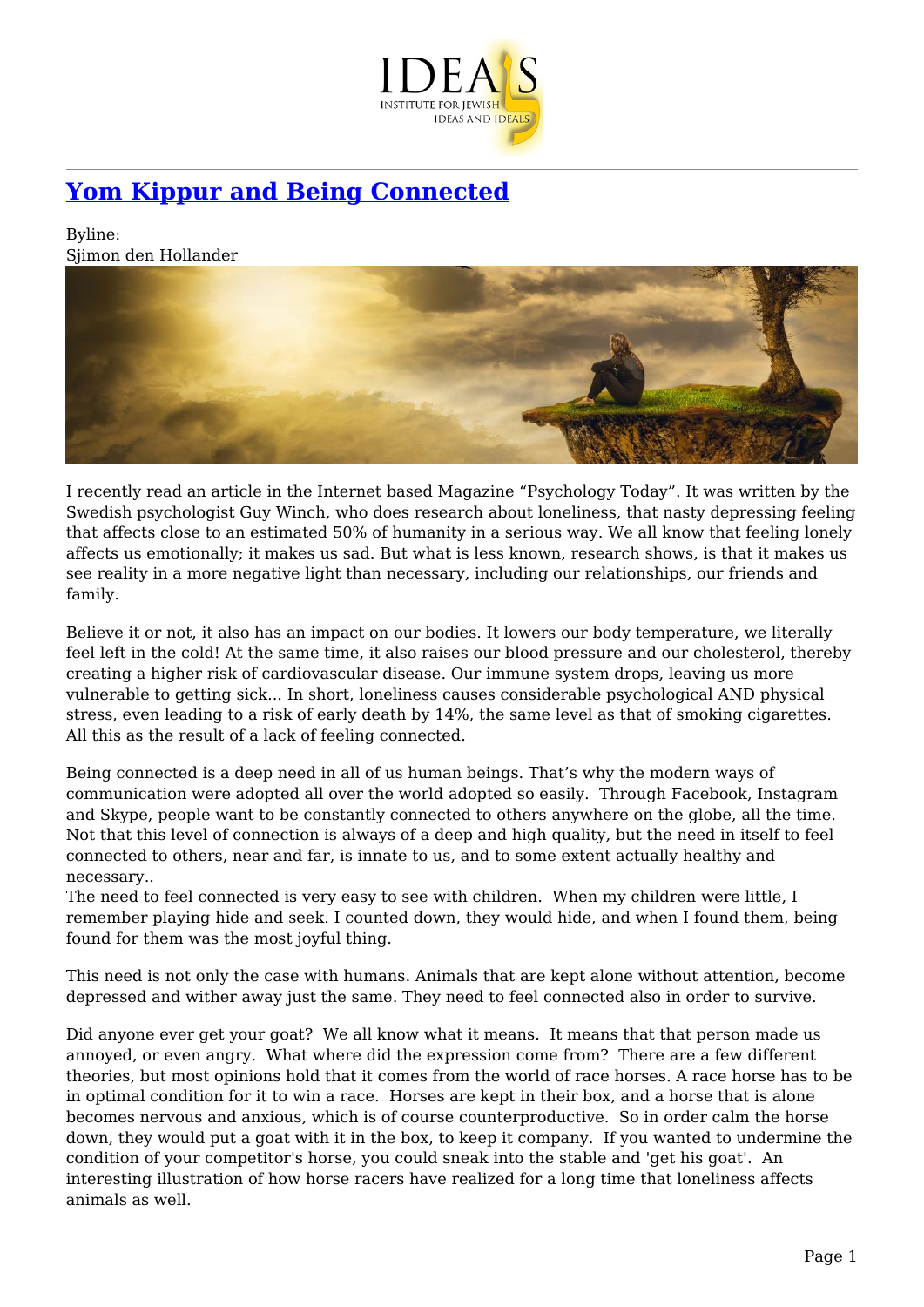

But it doesn't stop there. Plants grow better when around other plants. (Some people talk to them, to make them grow better, but I am not sure what Maimonides would say about that).

Even micro-organisms such as bacteria cannot survive on their own. There is no need to fear the invasion of one single harmful bacteria in your body. It simply will not survive without the company of others surrounding it. Very soon it will go into apoptosis; a fancy word for spontaneous selfdestruction, in other words suicide. That is what loneliness does. This shows why solitary confinement is actually one of the cruelest punishments imaginable.

This all sounds pretty depressing perhaps, but I believe that knowing this can teach us an important lesson for Yom Kippur. In English we translate Yom Kippur as "Day of Atonement". Interestingly, in Dutch, it is called 'Grote Verzoendag', which means the "Great Day of Reconciliation".

This is profound. There is a rift, a separation, between God and man, between people among themselves, which causes a disconnect; loneliness.

And today we are offered a chance for reconciliation, to repair that disconnect.

During our prayers and introspection, we stand next to each other and feel connected. On this day we reach out again to God and our fellow neighbors.

Starting today, we should seriously work on just that, bridge the separation, reach out to others, show them, make them feel that they belong, that we all belong to each other.

One last thing: At the end of tonight's prayers, we will hear the Shofar. The significance is extremely powerful.

There have been musical instruments around throughout history, some of them mentioned in our Bible.

But all instruments have been developed and changed throughout the years.

Our harp doesn't sound like David's harp did.

Our lyre is not the ancient the same as the ancient lyre.

We do not know what the Biblical timbrels and cymbals sounded like.

But the Shofar has not been changed.

When we hear the Shofar, we hear the same sound as our people did in the days of Moses. It enters our ears and brains the same way as it did for Samuel and David. That same sound rings timelessly through the ages of the First and Second Temple, the time of Bar Kokhba, the era of Maimonides. It is heard in faraway communities from Amsterdam to Morocco, Tunisia, Syria, Persia, Cochin. Even in Poland and Lithuania! We can hear the same sound that our people heard in every time and land.

The sound of the Shofar, and our prayers, can lift up our souls above our limited time and space and connect us with God and with our entire people, anytime, anywhere.

Byline:

Sjimon den Hollander was born in the Netherlands. After working as a nurse, he studied for his Master's degree in Arabic and Islamology at the University of Leiden. Furthermore he received a Bachelor's degree in education, after which he taught at primary schools and later became a Comparative Religion Teacher at a Teachers College in Rotterdam, and he has recently received